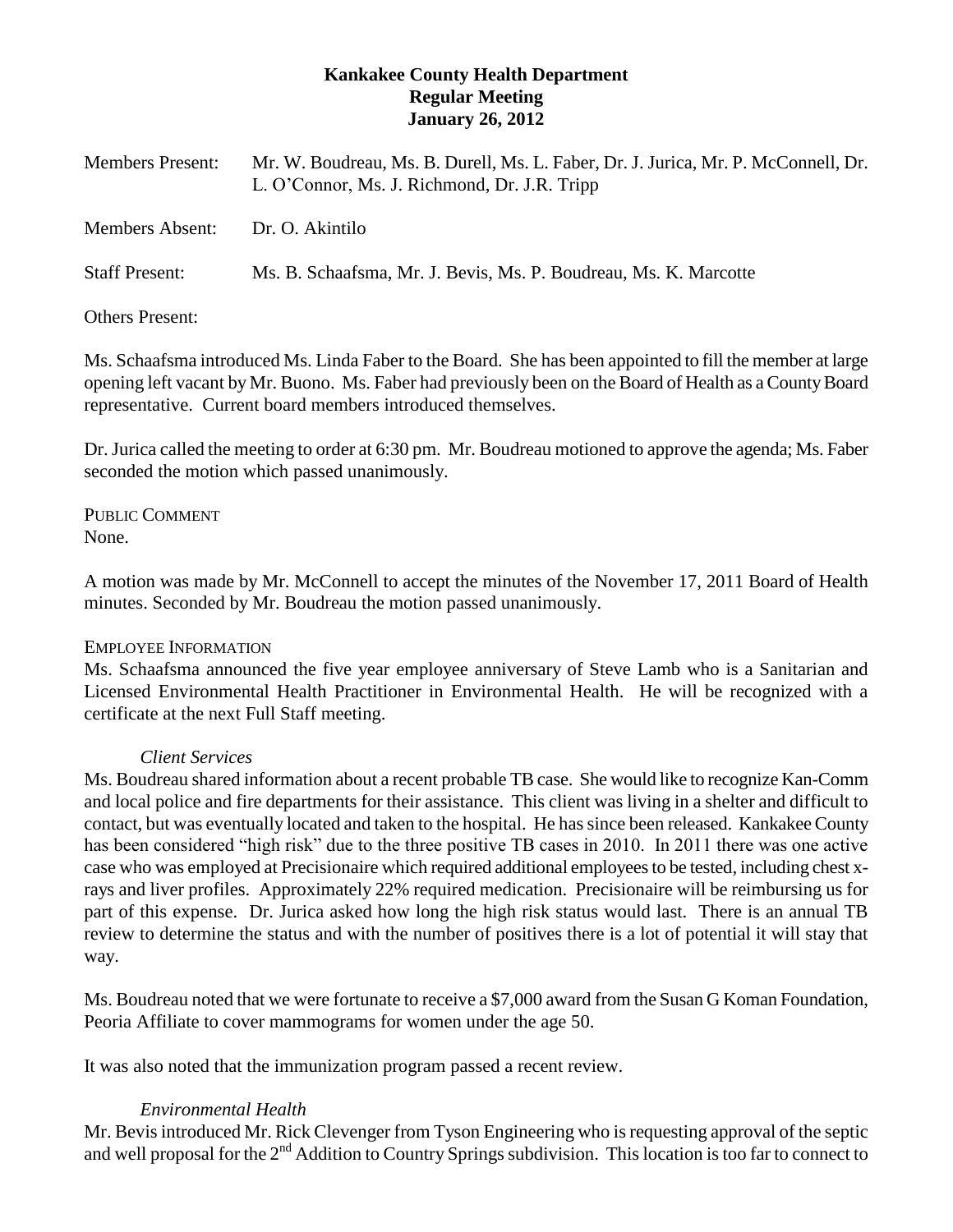city sewer and water. Mr. Bevis stated that the boring reports were completed and he would recommend conventional septic and well systems with some conditions regarding the maximum depths of the seepage field per lot due to a high seasonal water table. Dr. Tripp made a motion to approve the septic and well plans for the 2<sup>nd</sup> Addition to Country Springs subdivision. Seconded by Mr. McConnell the motion passed unanimously.

*Health Promotion*

None.

# ADMINISTRATIVE REPORTS

*Financial Status*

Ms. Schaafsma presented the November and December financial reports for approval. At the end of November, 100% of the year, we have received 90.85% of the revenue and allocated 94.38% of the expenses. At the end of December 8.3% of the year, we have received 7.87% of the revenue and allocated 9.87% of the expenses. Ms. Schaafsma noted that this is a preliminary report for November which is the end of the fiscal year. Adjustments will be made due to late revenues received in December and January that will be made following the audit. It looks like we will minimally break even or come out a little ahead for FY2011. The December report was the first month of the new fiscal year. Ms. Durell made a motion to approve the November and December financial reports. Seconded by Dr. Tripp the motioned passed unanimously.

An Accounts Receivable summary report for FY 2011-2012 as of January 26, 2012 was distributed. There is approximately \$400,000 in outstanding bills through December. A large amount is for BCCP Clinical Services which is for reimbursement from the State for payments made to providers. A priority list has been created to schedule those who are symptomatic or have abnormal screenings.

OLD BUSINESS None.

## NEW BUSINESS

Ms. Schaafsma discussed the five year IPLAN (Illinois Project for Local Assessment of Needs) which is utilizing the MAPP (Mobilizing for Action through Planning and Partnerships) process. The Partnership for a Healthy Community was established with Riverside Medical Center, Provena St. Mary's Hospital, and the United Way. This partnership has contracted with the IPHI (Illinois Public Health Institute) to obtain the required statistical data. Ms. Schaafsma is asking for the Board's approval for our portion (1/4) of the contract in the amount of \$12,500. There are four components that IPHI is working on including accumulation of data, assessment of the public health system, a random community survey, and four focus groups including the elderly, teens, Hispanics, and African Americans within Kankakee County. A steering committee will review this information and identify the top three priorities; committees and work groups will then meet to coordinate efforts to improve these outcomes. Mr. Boudreau motioned to approve the joint contract with IPHI in the amount of \$12,500. Seconded by Ms. Faber, the motion passed unanimously.

Ms. Schaafsma noted that is time for the annual fiscal audit and she is asking for approval of the contract from Smith, Koelling, Dykstra, and Ohm. They are the same firm that has completed the audit in the past. The amount is \$10,400 which reflects a \$400 increase to cover the cost for an extra report required for the Department of Human Services. Mr. McConnell motioned to approve the contract; seconded by Ms. Richmond. The motion passed unanimously.